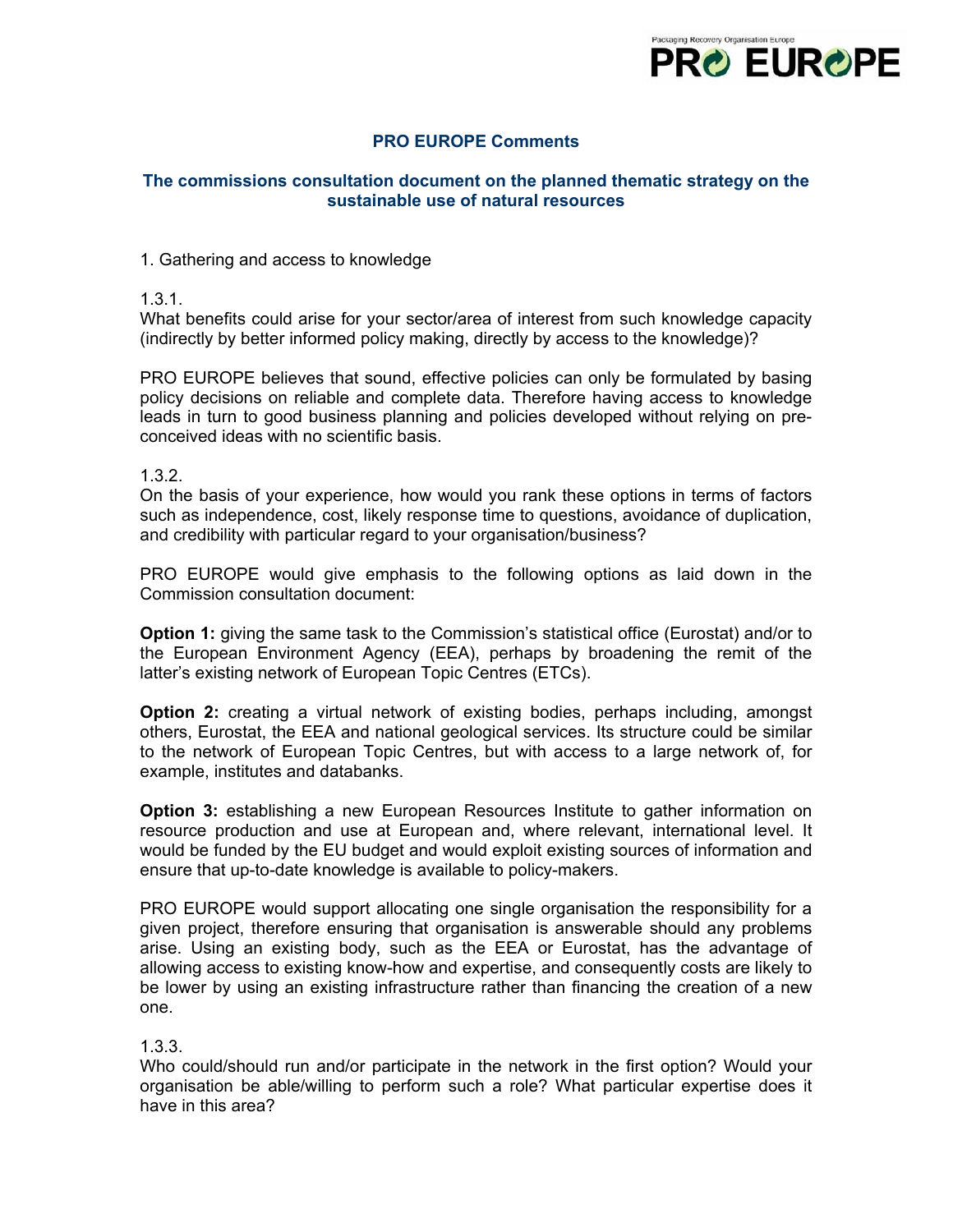

Yes, in relation to the suggestion of creating a "virtual network" of existing bodies, PRO EUROPE would be in favour of such a body. We would envisage it consisting of the EEA, the Commission as well as representatives of the national environment agencies. We would encourage the participation of all relevant business associations, and on an initial assessment we would offer the expertise and experience of PRO EUROPE and its members in this venture.

#### **2. Awareness raising on resource issues**

Information and education are key in achieving a long-term change in consumer behaviour towards a sustainable society. PRO EUROPE's member organisations have carried out numerous environmental awareness campaigns and education partnerships with other actors which, in the area of packaging waste, have led to a change in the awareness of the consumer with regard to environment.

A recent relevant example at the European level is last year's European Eco-Youth Parliament (EYEP). This initiative brought together young Europeans to attempt to find solutions for local environmental problems, such as waste and water issues, as well as to seek solutions at the European level. For more information on this initiative, please see our website [www.eyep.info/.](http://www.eyep.info/)

### $2.3.1.$

How effective in communicating the Strategy's vision would each of these options be: (i) publication of a European newsletter and educative website for the general public, to be accompanied by supporting educational curriculum activities from Member States; (ii) support to awareness campaigns addressed to target audiences, e.g. local authorities, producers, consumers, retailers etc; (iii) development of a web-based exchange facility for professionals, such as those working in municipalities, licensing agencies etc.

Are you likely to make use of any of these options? If so, in what way?

Regarding the use of a newsletter as a means of communicating the Strategy's vision, PRO EUROPE would advise that such a newsletter may be more effective if it is targeted towards experts and interested parties, rather than towards consumers. Awareness campaigns are also valuable tools provided they receive support from the Member States, i.e. from both the national and local levels, which ultimately can help them to be successful. We would add that encouraging increased involvement of industry in these projects is likely to increase their success rate.

As we stated above, education and awareness raising are issues which PRO EUROPE has long placed importance on. We have gained valuable experience in the organisation and implementation of several awareness campaigns and projects at the EU level, including:

- **European Recycling Week**: launched in 2001, this event saw a number of sorting and recycling facilities in eleven European countries open their doors to the public, resulting in hundreds of thousands of consumers throughout Europe learning more about the recycling process. The second European Recycling Week in 2004 was once again hosted by PRO EUROPE.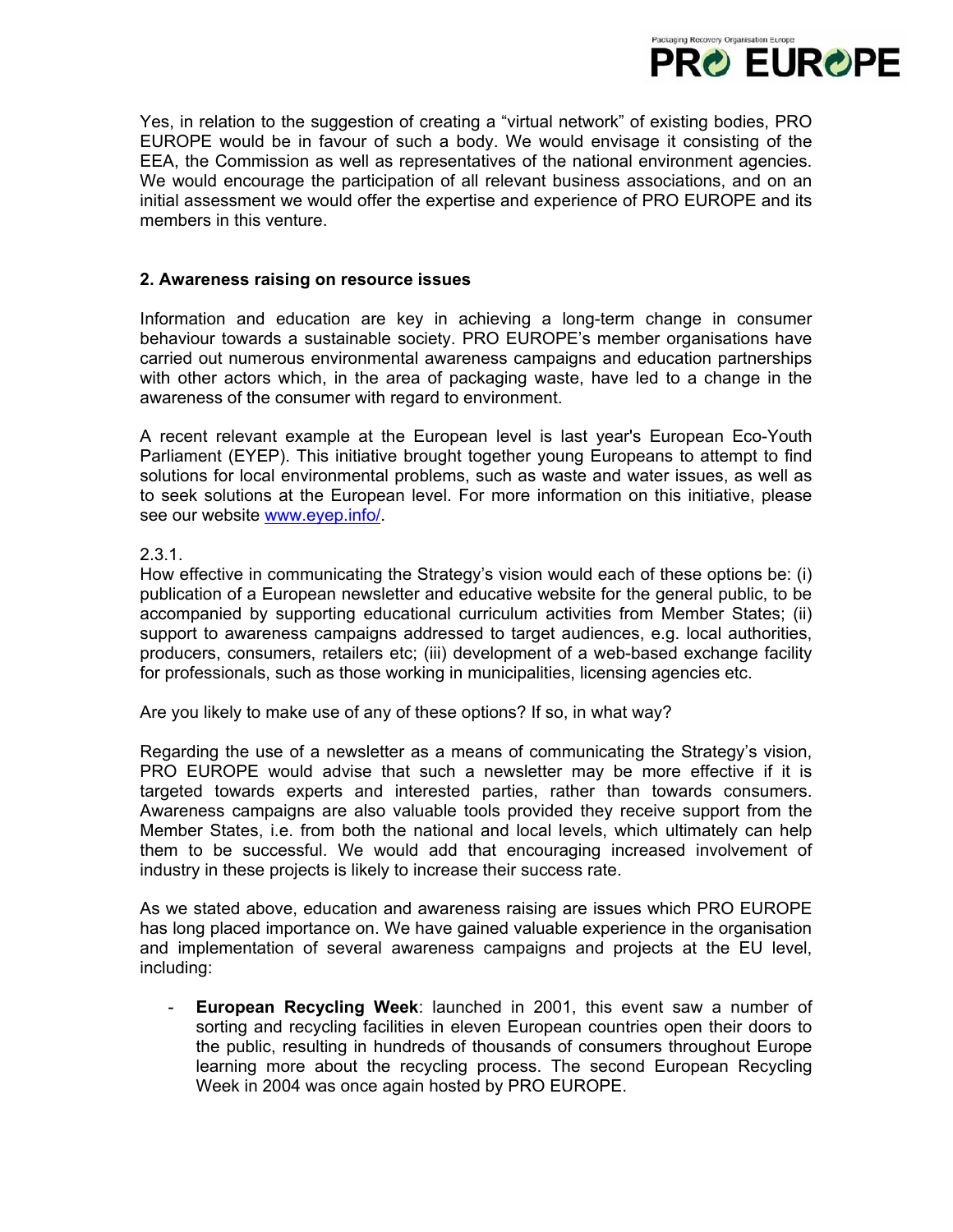

- **PRO EUROPE Congress:** as a central part of European Recycling Week, PRO EUROPE's Congress (in Madrid in 2001 and Berlin in 2004) is a key information and discussion forum for interested participants from over thirty countries to take part in.
- **European Youth Eco-Parliament** (please see above).

We would also welcome using a web-based exchange programme to be accessed by experts, practitioners and companies, as well as by government experts, in order to facilitate the exchange of best practice among these actors.

# 2.3.2.

Would your organisation be willing to further highlight the content and purpose of the Strategy at the national level to your members?

Yes, PRO EUROPE counts on the active support of its members, which in turn work in partnership with local authorities, and in many cases directly with the public. These relations could be used to facilitate communicating the content and aims of the Strategy.

# **3. Developing indicators for resource use**

# 3.3.1.

Would the development of a weighted indicator or a set of indicators of material flows that reflect environmental impacts gather support from your organisation/ business?

PRO EUROPE considers the development of indicators helpful as long as it remains possible to assess the effectiveness of the policies introduced. Nevertheless, we believe it is necessary to bear in mind that an indicator might give too simplistic a picture of a more complex reality. Therefore, the basis of such an indicator and the conditions under which it would be used should be developed on a scientific basis and in agreement with industry, NGOs, local authorities and other relevant actors.

# 3.3.2.

What are the scientific, technical or economic reasons hindering the development of indicators in your business sector/area of activity? How could these reasons be overcome?

PRO EUROPE believes that discussions on the environment are very often dominated by ideology, for example, the continued debate on the use of mandatory deposits on beverage packaging in Germany. Frequently, these discussions take away from what should be the main concern, that of sustainable resource use and minimising environmental impact. PRO EUROPE is concerned that the environment argument can often be misused as a justification for adopting protectionist measures for domestic markets. The use of eco taxes (in Belgium and Malta for example) can arguably be seen as one way of protecting the national market, rather than effectively contributing to lessening the environmental impact of a product and thus saving resources.